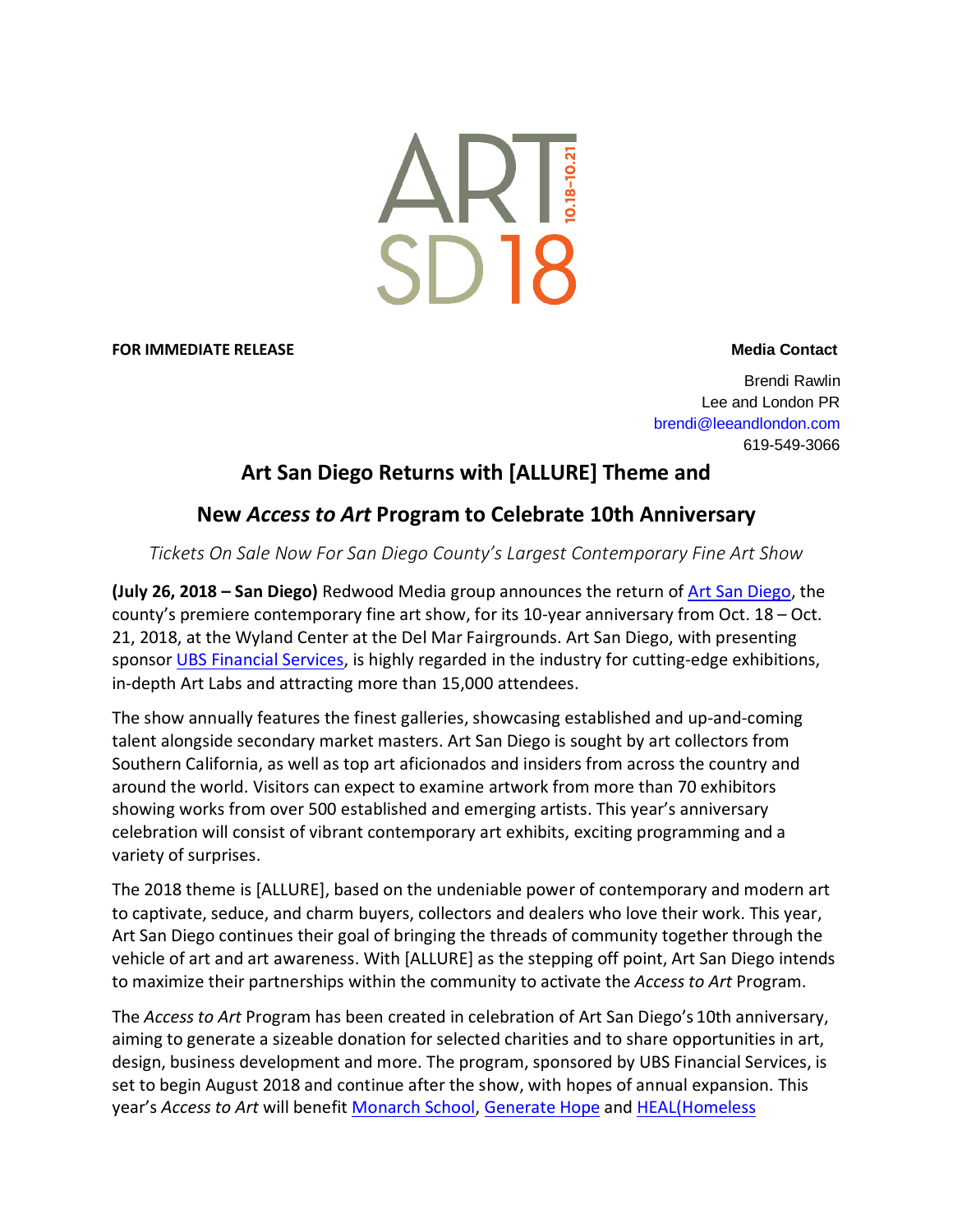[Empowerment Through Art\)](http://www.heal-sd.org/) and work in partnership with the [Museum of Contemporary Art](https://www.mcasd.org/)  [San Diego,](https://www.mcasd.org/) [San Diego International Film Festival,](http://sdfilmfest.com/) and the [San Diego Visual Art Network](http://www.sdvisualarts.net/sdvan_new/index.php) to launch this new community initiative.

The new "First Look Free Friday" will serve as the event's official media day, held Friday, Oct. 19 from 1 p.m. to 5:30 p.m. The event offers free admission to members of the press and the public during **this time frame on Friday only**. Entrance into the Friday Collectors' Opening Night Party from 6 to 9 p.m. does require a ticket.

Highlights of the 2018 show include:

**[The Spotlight Program](http://art-sandiego.com/attend/programs/spotlight-program/)** gives collectors a closer look at several cutting-edge galleries and artists. Each Spotlight Artist creates a site-specific exhibition.

The **[2018 Art Labs](http://art-sandiego.com/attend/programs/art-labs/)** feature curated projects by San Diego-based artists to showcase the thriving art landscape of the city.

**[The LaunchPad Artist Program](http://art-sandiego.com/attend/programs/launchpad-program/)** provides a young, unrepresented artist the opportunity to present a site-specific exhibition within the show. This program is open to up-and-coming artists who demonstrate exceptional talent in their field of work and who want to make art their career.

The **San [Diego Art Prize](http://art-sandiego.com/about/2011-recap/san-diego-art-prize/)** is an embodiment of the idea that the visual arts are a necessary and rewarding ingredient of any world-class city, and a building block of its residents' lifestyles. Conceived to promote and encourage dialogue, reflection and social interaction about San Diego's art and culture, this annual award honors artistic expression. The San Diego Art Prize, presented by the [San Diego Visual Arts Network,](http://www.sdvisualarts.net/sdvan_new/index.php) awards a cash prize and exhibition opportunities to established and emerging San Diego visual artists. The winner is mentored by an established artist and a joint installation is created and featured in a major exhibition within the San Diego community.

**[Art Talks](http://art-sandiego.com/art-talks/)** provide close-up conversations between artists, curators and art professionals. These dialogues provide the opportunity to speak out loud about meaningful and uncommonly addressed issues by the creators about their own lives and their creative processes. Several discussions are focused on providing useful information for those interested in building their private or corporate collections. This year's talks include one from award-winning interior designer [Dorothy Willetts](http://willettsdesign.com/) and renowned architect and artist [Christopher Mercier.](http://ferstudio.com/)

To view the full show schedule, visit [art-sandiego.com/show-schedule.](http://art-sandiego.com/show-schedule)

# **2018 Art San Diego Schedule**

Opening Night Preview Party (Invitation Only): Thursday, Oct. 18, 5 to 9 p.m.

# **First Look Free Friday / Media Day\***

*\*Special Press-only Preview* (Free Admission): Friday, Oct. 19, 1 to 5:30 p.m. Collectors' Opening Night Party (Admission/Fee Required to Attend): Friday, Oct. 19, 6 to 9 p.m.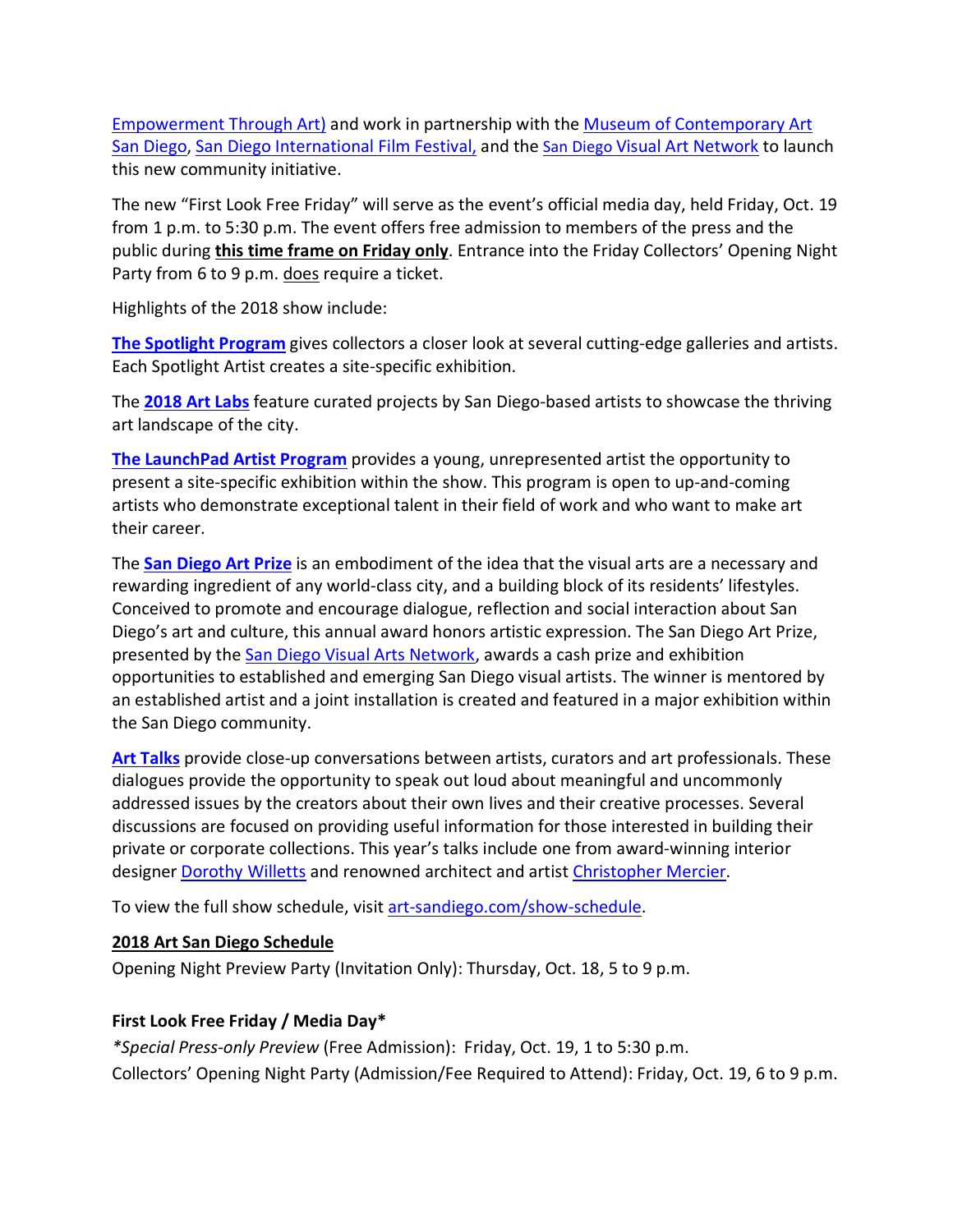### **Weekend Show Hours:**

Saturday, Oct. 20: Noon to 8 p.m. Sunday, Oct. 21: Noon to 5 p.m.

### **Admission Costs:**

Friday Collectors' Opening Night Party | (Admits 2 People): \$50 3 DAY Pass: Opening Night Party + Full Weekend Access | (Admits 1 Person): \$40 2 DAY Pass: General Admission Saturday & Sunday | (Admits 1 Person): \$25 2 DAY Pass: Students/Military/Seniors (60 & Over) | Saturday & Sunday | (Admits 1 Person): \$15 General Public, 1-Day Pass: \$20 Students/Seniors, 1-Day Pass: \$10

#### **Venue:**

Del Mar Fairgrounds Wyland Center 2260 Jimmy Durante Blvd, Del Mar, CA 92014

#### **Parking:**

Friday through Sunday is \$13 per day, per car. There will be complimentary valet parking for Thursday's Invitation-Only Opening Night Preview Party.

# **About Art San Diego**

Art San Diego 2018, presented by UBS Financial Services, will take place Oct. 18–Oct. 21, 2018, at the Wyland Center at the Del Mar Fairgrounds. Art San Diego has emerged as one of the best-attended cultural events in Southern California. Founded in 2009 as the first and only contemporary art show in San Diego, Art San Diego is a four-day art event that features more than 500 leading contemporary artists and offers dynamic programming that includes museum exhibitions, Art Labs, events, and Art Talks focused on collecting. Now in its 10th year, the fourday event attracts more than 15,000 high-net-worth collectors. Art San Diego provides a focus on San Diego's vibrant and diverse cultural art scene alongside an exciting collection of international galleries and artists. For more information, visit www.art-sandiego.com.

# **About Redwood Media Group**

Since 2009, Redwood Media Group (RMG) has been revolutionizing the global fine art community by helping artists and gallery owners grow their businesses through fine art exhibitions and publications, art business education, mentoring, marketing, and social media. Today, RMG owns and operates six fine art shows: Artexpo New York, Spectrum Miami, Red Dot Miami, Art San Diego, and Art Santa Fe. Artexpo New York, the world's largest fine art trade